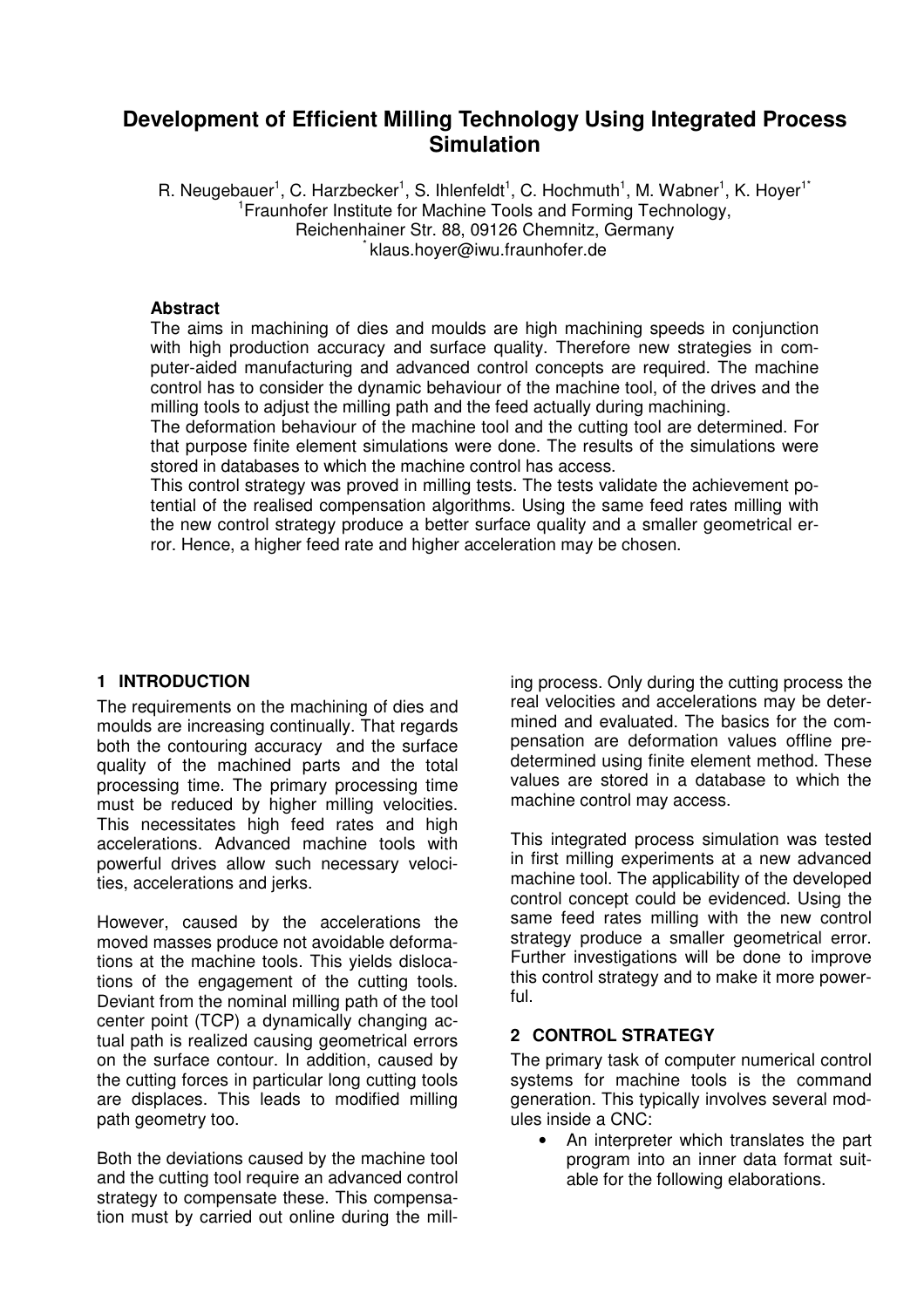- A look-ahead function which analyzes the tool path in order to find an optimal feed rate profile according to the axis dynamics and trajectory geometry.
- An interpolator whose role is the trajectory sampling, keeping the tool as close as possible to the planed path and feed rate.
- A kinematics transformation function which applies the inverse kinematics of the controlled machine tool to the interpolator output and generates the reference commands for the axis control.

The developed new control strategy involves the deformation behavior of the machine tool and of the cutting tool into this command generation [1], [2]. Before starting the inverse transformation, the actual position of the tool center point is detected and the actual velocity and acceleration is determined using numerical differentiation. By means of these actual values and the determined machine deformations new nominal values for the next point in the tool path are calculated and used for the axis control. In figure 1 the principal procedure is shown.



values c of the mass-weighted elastic compliance is generated based on finite element analysis (see chapter 3). With a position dependent stiffness  $k_f$  and an active mass position dependent values c can be calculated as ratio of  $\mathsf{m}_{\mathsf{a}}$  and  $\mathsf{k}_{\mathsf{f}}$  by

$$
c = \frac{m_a}{k_f} \tag{1}
$$

The deformation vector d describes the shift of  $\overline{\phantom{a}}$ the TCP. It results from the actual acceleration vector a according to

$$
\vec{d} = c \cdot \vec{a} \,. \tag{2}
$$

The position error in milling  $\Delta_{pos}$  is the superposition of the position error  $\Delta_{\text{machine}}$  caused by the machine behavior and  $\Delta_{\text{tool}}$  caused by the deflection of the tool.

$$
\Delta_{\text{pos}} = \Delta_{\text{machine}} + \Delta_{\text{tool}}. \tag{3}
$$

The machine caused position error  $\Delta_{\text{machine}}$ equates to the vector d from (2).

# **3 NUMERICAL INVESTIGATIONS**

# **3.1 Analysis of the machine tool**

The finite element analysis of the deformation behavior of the machine tool was carried out for the specific "scissor kinematics" of a new machine concept for tool and die making [3], [4]. A photograph of this new machine tool is shown in figure 2. The Z-carriage, the spindle head, and the tool holding fixture are visible explicitly.

The finite element model of the "scissor kinematics" is shown in figure 3.

Figure 1: Advanced control strategy.

The deformation of the machine tool is different according to the position of the spindle and the tool. Therefore a matrix with position dependent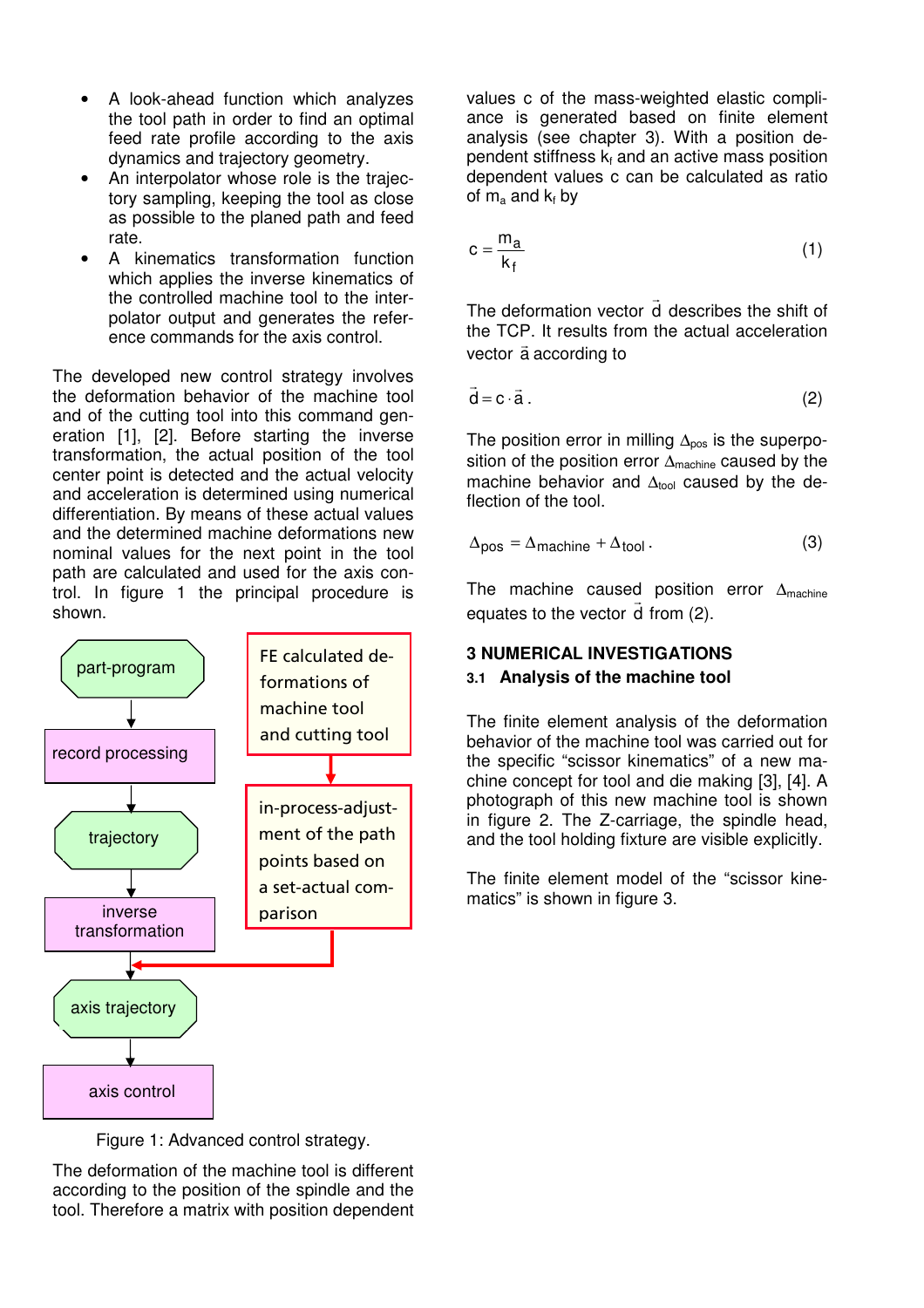

Figure 2: Machine tool with "scissor kinematics".



**point mass - milling head**

Figure 3: Machine tool "scissor kinematics".

The deformation behavior due to acceleration forces was analyzed in four different basic load cases I - IV:

- I: acceleration in X-direction at the drives of the traverses.
- II: opposite acceleration in Y-direction at the drives of the Y-carriage.
- III: similar acceleration in Y-direction at the drives of the Y-carriage.
- IV: acceleration in Z-direction at the drives of the Z-carriage.

Two of these load cases and the calculated deformations are shown in the figures 4 and 5.



Figure 4: Load case I: acceleration in Xdirection at the drives of the traverses.



Figure 5: Load case IV: acceleration in Zdirection at the drives of the Z-carriage.

The analysis strategy includes the following steps:

- Determination of the elastic compliance for a normalized acceleration value of 1.0  $\text{m/s}^2$ at different positions in the working space for each of the four loads.
- The outcomes of this are normalized elastic compliance matrices.
- The total elastic compliance may be calculated by superposition of the acting load cases and by multiplying with the actual acceleration values.
- Further values for elastic compliance are determined by interpolation.

The results of the numerical simulations were summarized in elastic compliance matrices. The elastic compliance of the machine tool is mainly influenced by the position of the Zcarriage which may be moved 1,800 mm.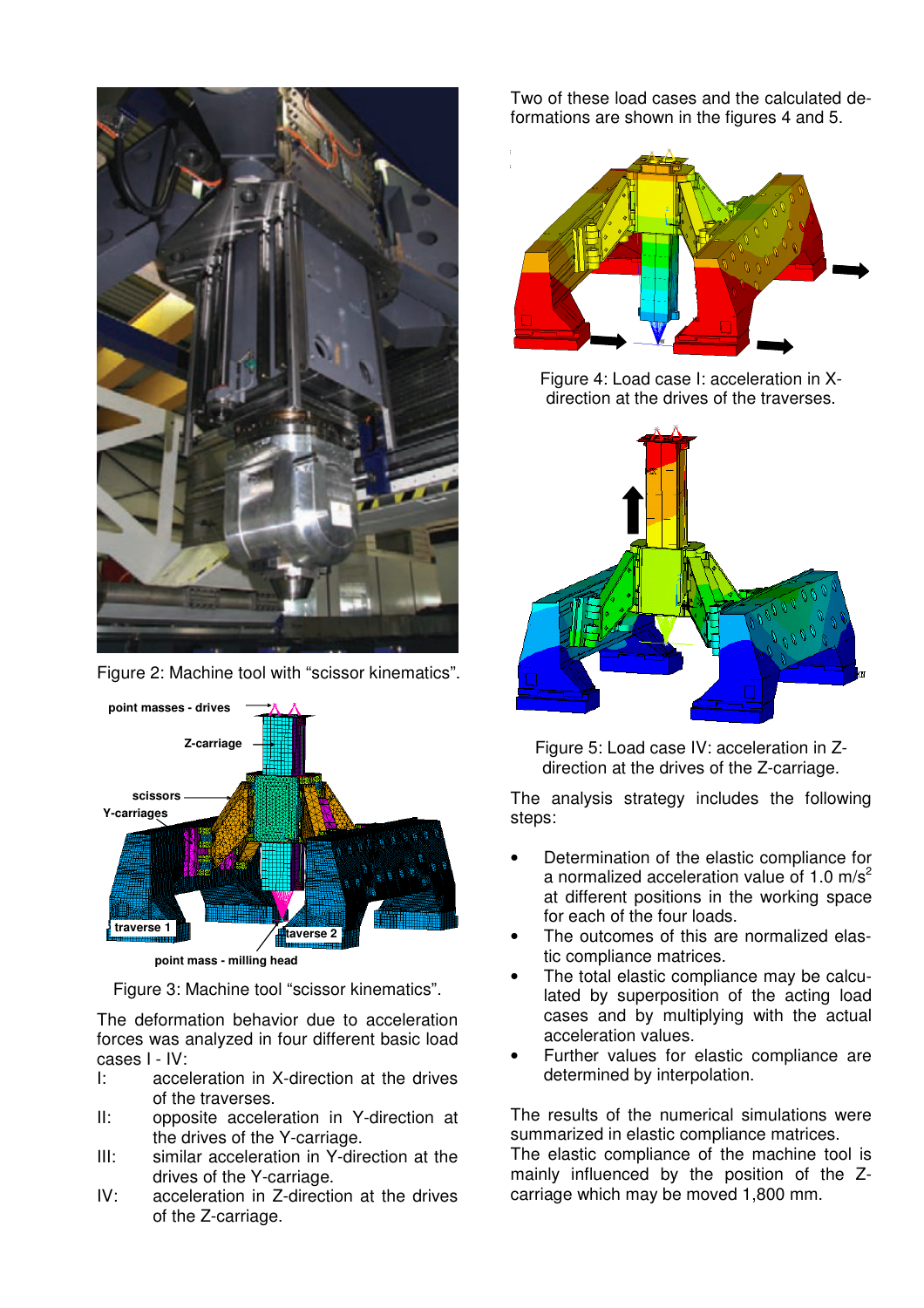To exemplify this for the load case I the displacement of the tool center point (TCP) for different positions of the Z-carriage for a fixed X-Y-position are shown in table 1. The Z-value represents the move of the Z-carriage downwards, measured at the TCP.

The displacements of the TCP are about three and a half times greater if the Z-carriage is in its lowest position.

| Z-carriage position<br>downwards [mm] | displacement of the<br>TCP [µm] |
|---------------------------------------|---------------------------------|
|                                       | 37.7                            |
| 450                                   | 50.2                            |
| 900                                   | 67.1                            |
| 1350                                  | 81.1                            |
| 1800                                  | 130.0                           |

Table 1: Displacement of TCP for different Zcarriage positions in load case I (see fig. 4)

## **3.2 Analysis of cutting tools**

The deflection of different milling tools was determined by finite element analysis too. The deflection depends on the acting cutting forces and the stiffness of the tool. In particular long and lean milling tools may be pushed aside during cutting significantly. In figure 6 the model of a milling tool with clamping unit and the calculated deflection are shown.



The magnitude of the deflection may reach values up to millimeters. For example, a milling cutter with a diameter of the shank of 16 mm and a free length of 150 mm reaches a deflection of 1.48  $\mu$ m/N if the cutting force is acting under an angle of 36 ° - see figure 7.

Therefore, at cutting forces  $\overline{F}_c$  of about 700 N the tool is deflected about one millimeter.



Figure 7: Cutting force acting at a milling tool.

The acting cutting forces depend on the actual cross-sectional area of the cut A which is the product of the width of cut b and thickness of cut h  $(A = b \cdot h)$  and the specific cutting force  $k_c$ . The values of  $k_c$  for different materials are collected in specific cutting handbooks. The cross-sectional area A will be determined during the cutting process based on data in the CNC program.

#### **4 IMPLEMENTATION**

The implementation of the control strategy using the results of the finite element calculations was done in several steps. The first step contained the generation and the storage of database tables of the calculated stiffness and elastic compliance of the machine tool and of specific deflection values of different tool types.

The second step includes the programming of the code as part of the control code of the milling tool and the testing of the procedures outside of the milling tool. These tests were done in simulations at a personal computer and in experiments at a drive test equipment (figure 8).

Figure 6: Model and deflection of a milling tool.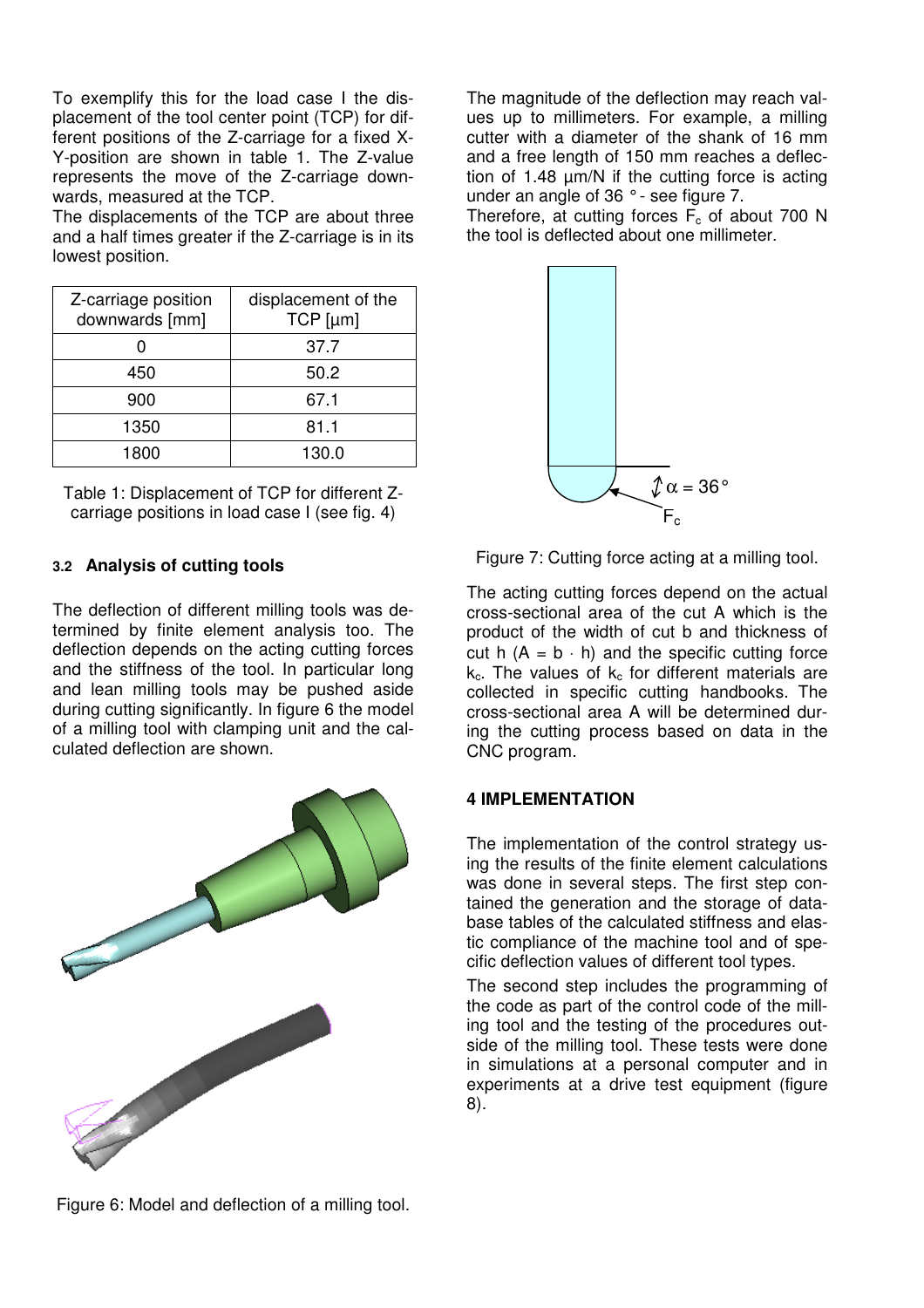

Figure 8: Drive test equipment.

During these tests suitable values for low-pass and mean-value filters were determined and embedded into the code.

At the third step, the code was implemented into the machine control of the machining tool "scissor kinematics" and the real milling tests were prepared.

# **5 EXPERIMENTAL VERIFICATION**

The experimental verification was done using a specific inspection part for NC machining, the so-called "rippled surface" [4]. A test part with the surface contour to mill and the milling direction (arrow) is shown in figure 9.



Figure 9: Surface contour of the test part.

The milling experiments were carried out with different milling parameters (e.g. feed f) and different maximum values for the accelerations and the jerks. A solid carbide ball nose end miller with a diameter of 12 mm was used. Because this milling cutter was clamped in our experiments with a short free tool length the compensation algorithm for the machine deformations was tested only. Future experiments with longer cutting tools and the compensation of the cutting tool deflection errors are scheduled.

There were done tests with feed rates of 5,000 and 7,500 mm/min and with maximum accelerations of 0.7 and 1.25  $m/s<sup>2</sup>$  and maximum jolts of 5 and 10 m/s<sup>3</sup> respectively.

The tests were done with three different positions (Z-highs) of the workpiece in the working chamber of the machine tool (see figure 10). In position 1 the Z-carriage is driven out in maximum depth.



Figure 10: Three different highs of the workpiece

All the present tests had shown that the milling with the compensation of machine deformation errors based on described method may cause verifiable better surface contour accuracy.

Two examples shall demonstrate this. The two detail positions 1 and 2 of the "rippled surface" marked in figure 11 are the evaluated segments in detail of the contour.



Figure 11: Segments of surface contour.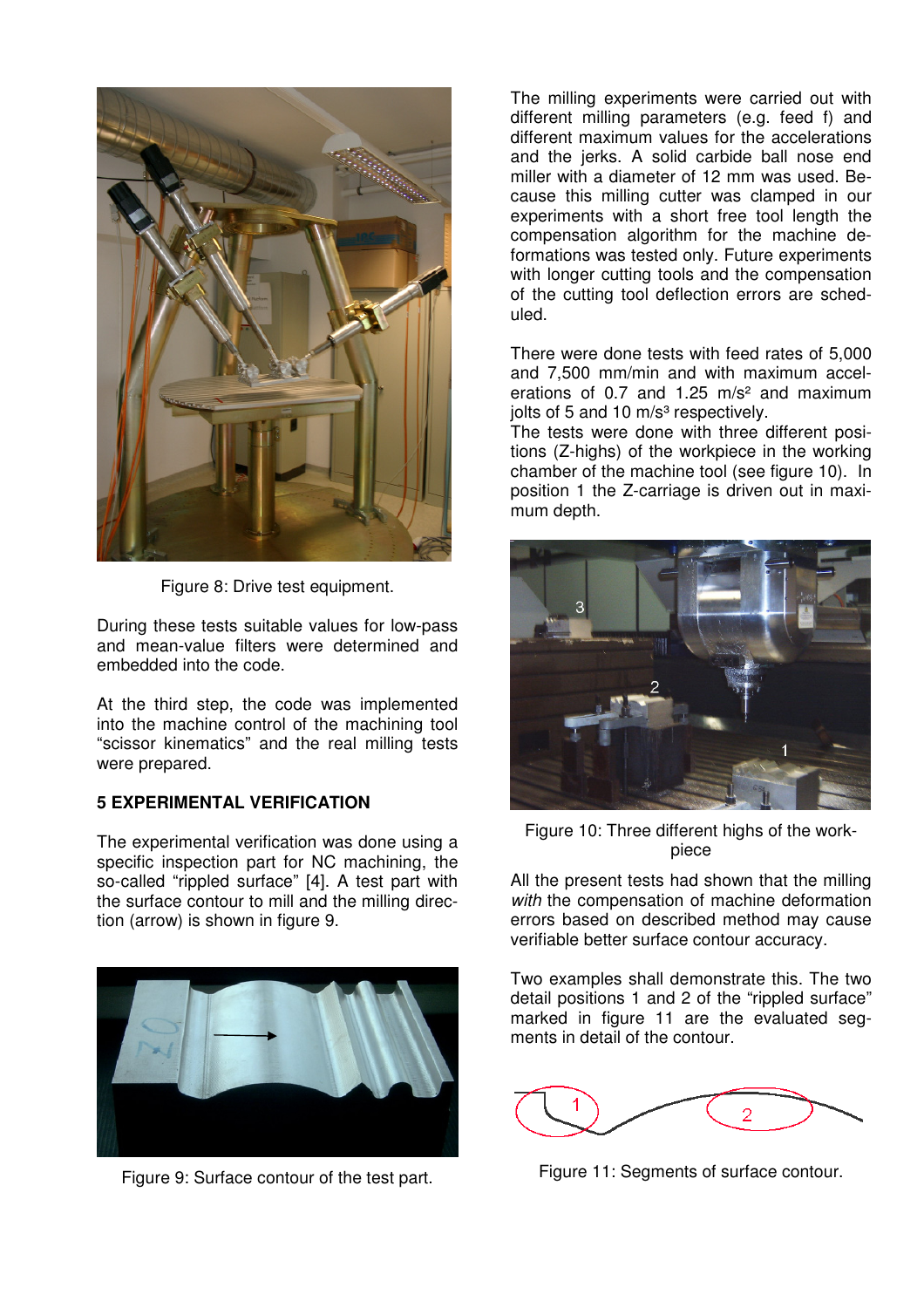At the left segment 1 the actual contour in milling without the compensation has a significant dint downwards (fig  $12$  - mark  $\circled{0}$ ). This is due a deflection error of the Z-carriage caused by its mass inertia during acceleration into X-direction (feed direction). The acceleration  $a_x$  in Xdirection reached here defined maximum values of 0.7 m/s² and 1.25 m/s² respectively.

Switching the compensation algorithm on the actual contour is much more closed to the nominal contour. The contour error caused by the acceleration and the jerk is reduced substantially. Because all the milling and control parameters were unchanged this better behavior is caused by the compensation algorithm only. The actual contours with an amplification factor of 250 are shown in figure 12.



Figure 12: Milled contours at segment 1 (amplified with factor 250).

The real deviation in this section has a maximum amount of 17.6 um in milling without compensation and of 9.9 µm in milling with compensation. This is a reduction of the maximum difference to the nominal contour of about 44 %.

At the segment 2 the contour milled with compensation is essentially closer to the nominal contour - see figure 13. The contour curves in figure 13 are amplified with factor 250 again.

This segment of the contour is characterized by a constant feed rate in X-direction (therefore a zero-acceleration  $a_x$ ) and a nearly constant nonzero-acceleration  $a<sub>z</sub>$  in Z-direction of about 0.15 m/s². Due to this Z-acceleration the actual contour in milling with compensation switched off lies above the nominal contour.

Switching the compensation *on* this offset is reduced totally. The remaining differences are again essentially contouring errors caused by the drives and oscillation errors of the machine.



Figure 13: Milled contours at segment 2 (amplified with factor 250).

The real deviation in this section has a maximum amount of 15.0 um in milling without compensation and of 8.1 µm in milling with compensation. This is again a amount of reduction of about 45 %.

These two detailed examples demonstrate the achievable improvement using the online compensation based on the integrated process simulation under utilization of extensive numerical simulations.

### **6 CONCLUSION**

The integrated process simulation is an indicated way to develop and to establish efficient milling technologies in machining of dies and moulds with high machining speeds. The inclusion of numerical simulation results for the machine tool and cutting tool behavior into the machine control strategy is a suitable way to an effective compensation of milling errors caused by static and dynamic deformations of machine and tool.

First results of the investigations encourage for a continuation of this way. The contour error caused by the acceleration forces of the machine tool could be reduced almost to the half partially.

In further steps the compensation algorithms shall be improved using different filters and smoothing algorithms.

### **7 ACKNOWLEDGEMENTS**

The authors gratefully acknowledge the financial support within the framework of the technological support program of the European Regional Development Fund (ERDF) and of the German Free State of Saxony.